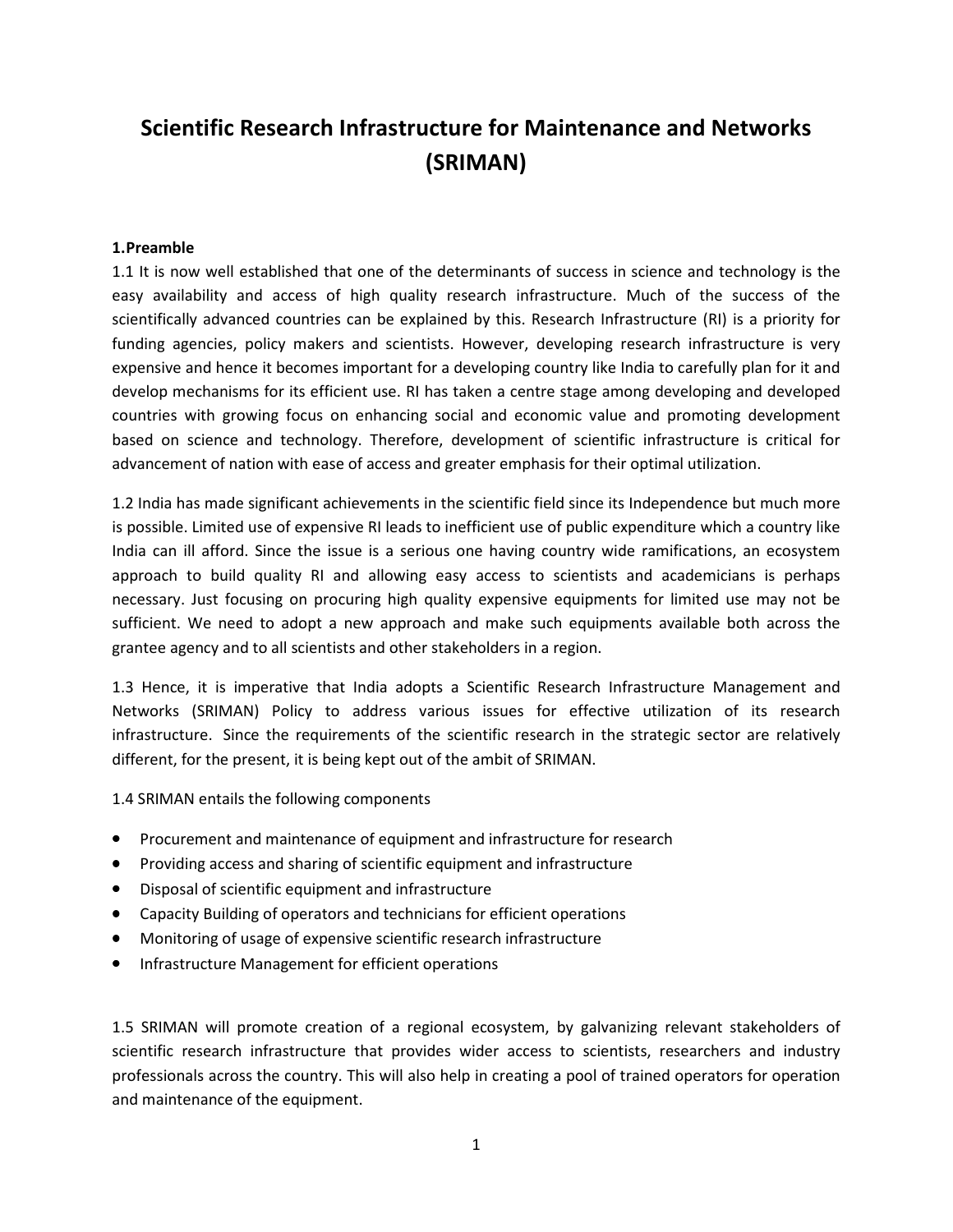#### **2. Definitions**

*2.1 Research Infrastructure is a term used for facilities, resources and services used by the scientific community to conduct research. This includes major scientific equipment, resources such as archives of scientific data, e-infrastructures such as data and computing systems and communication networks and other such entities.* 

*2.2 Sharing refers to providing access to equipment(s) in a laboratory/institute to scientists (inside and outside the organization) and other stakeholders, collaborators for the purpose of conducting an experiment/test for a fee or free* 

*2.3 Regional Ecosystem refers to a set of organizations in close proximity of each other that collaborate with each other, share scientific resources, personnel to foster a sustainable network* 

*2.4 Capacity Building refers to the process of providing training to improve the skill sets of a person esp. the operators and technicians of scientific equipments and infrastructure.* 

2.5 Infrastructure Management<sup>1</sup> refers to the management of various resources, people and equipment *housed in a particular organization or institution to ensure optimal usage* 

*2.6 Grantee Agency is an organization that receives funds from Govt. of India.* 

*2.7 Granting Agency is an organization that allocates funds for scientific research (for both intramural and extramural research)* 

*2.8 Total cost of ownership includes acquisition cost of the equipment (asset), its maintenance cost over its useful life, its operating cost over its useful life and all applicable taxes.* 

*2.9 High denomination equipment has total cost of ownership greater than or equal to Rs. 10 Lakhs.* 

# **3. Need for the Policy**

 $\overline{\phantom{0}}$ 

In recent years India has seen a growth in acquisition of research equipment (mostly imported). However, access to equipments needs attention. It is common to find in Indian laboratories, expensive equipments lying idle or underutilized. According to a recent study by NSTMIS, DST (2013), 94% of the research equipments used in India are imported while only 6% are being manufactured indigenously. Further, the study showed that large number of equipments are not shared and are marred with issues related to maintenance and want of spares. This adds to the burden of research infrastructure costs. A suitable ecosystem for sharing of scientific equipments is a solution to this problem. A culture of collaboration/sharing between institutions helps in optimum utilization of equipments resulting in better maintenance of the equipment. Simultaneously, it eliminates duplicate purchase of expensive

 $1$  The issue of infrastructure management is important because lot of high value research equipments malfunction due to lack of clean power, safe methods of disposal etc. Hence Infrastructure management group is important for grantee organizations.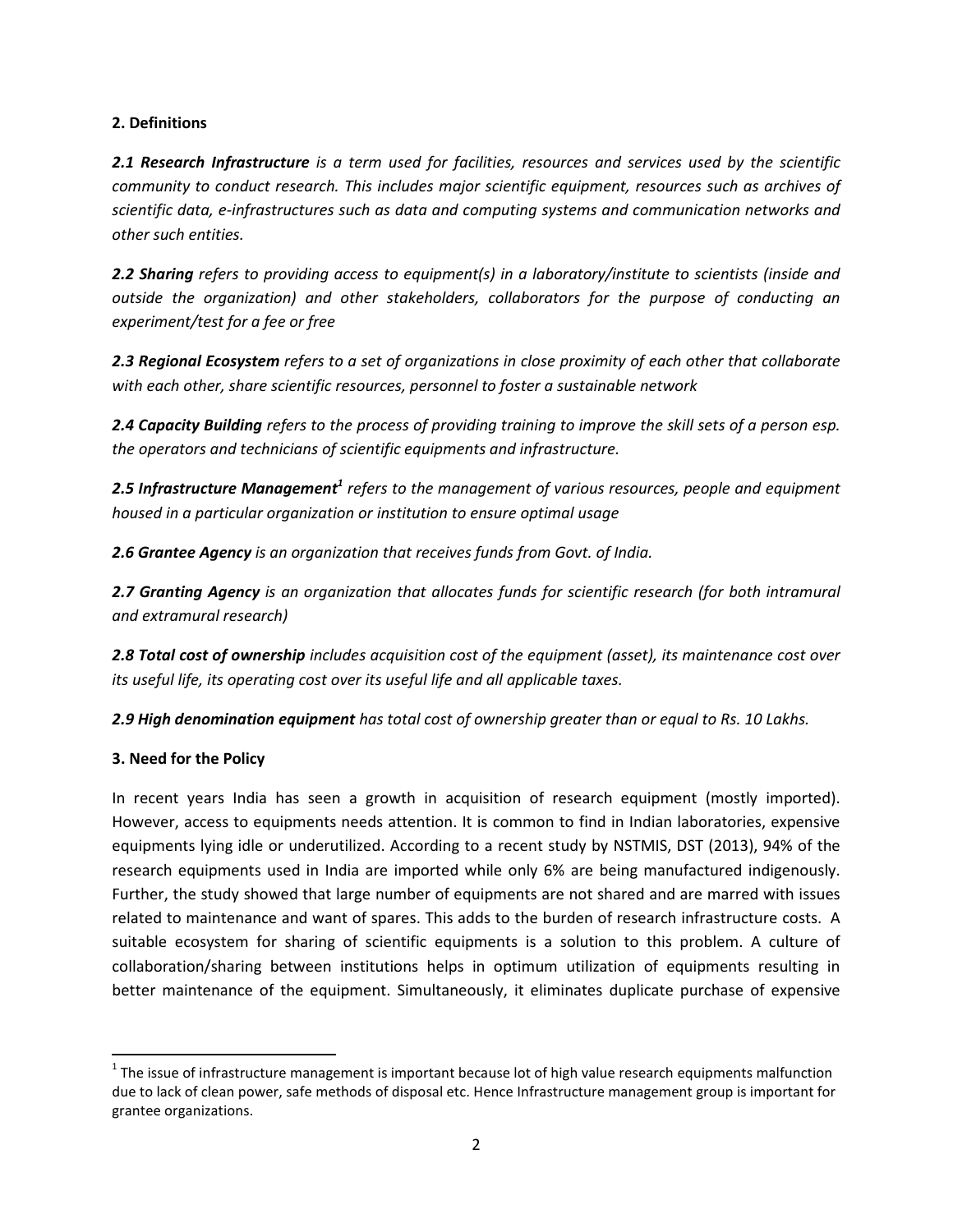scientific equipments. Greater awareness of available equipment can aid in cost reduction, attracting new minds to research and income generation from latent equipment through time sharing.

# **4. Objective**

The objective of this policy is to facilitate the

- Simplified but smarter ways of procurement and maintenance of scientific equipments and infrastructure.
- Providing greater access to instruments funded by the Government of India and its agencies through a network all over the country.
- Providing a framework for smarter ways of disposal of dated equipments and infrastructure
- Providing a framework to improve and promote efficiency of operations of research infrastructure
- A broad template to monitor utilization of expensive research infrastructure.

# **5. Scope of the Policy**

*Applies to* 

- *All scientific departments and agencies of the Government of India and grantee agencies*
- *All Ministries and Departments of the Government of India and its agencies and organizations that support development of scientific research infrastructure.*

# *Other than*

• *Scientific departments and agencies of the Government of India funding OR receiving funds for conducting scientific research in the strategic sector of Space or Defense or Atomic Energy.* 

# **6. Benefits of SRIMAN**

**6.1 Maximizing use by providing equity of access:** Ready access to government funded scientific research infrastructure will enable more extensive and optimal use of a valuable public resource for the benefit of the community.

**6.2 Avoiding Duplication:** By facilitating sharing of scientific research infrastructure and broadly monitoring utilization, duplicate purchasing of expensive scientific equipment will be avoided resulting in significant cost savings in research. This will also facilitate a mechanism to monitor the creation and maintenance of research infrastructure.

**6.3 Efficient use of Public Expenditure**: Sharing of expensive public funded scientific research infrastructure will improve the efficiency of the public expenditure and also help reduce brain drain. This will provide enhanced access to scientific research infrastructure to scientists, researchers and industry professionals.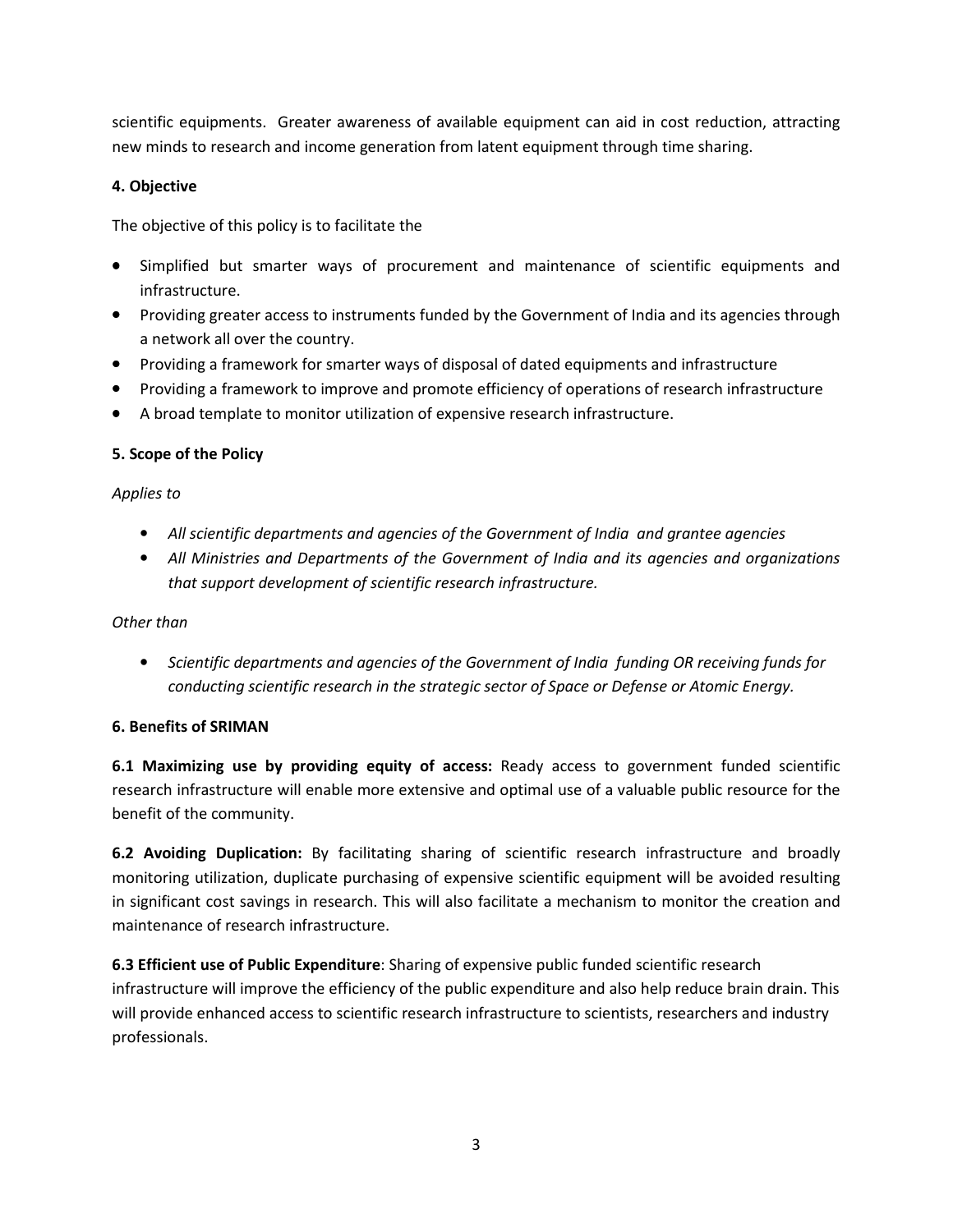#### **7. Procurement**

The Granting Agency will henceforth promote procurement, as a policy through **Government e-Marketplace (GeM**) for items which are available in GeM. Every grantee agency must establish a dedicated central procurement cell to oversee the procurement activities. For equipments not available in GeM platform, **procurement** will be promoted as far as possible through a central procurement cell in the grantee agency. While procuring, proper planning will be done to ensure that the equipment is procured and **maintained** for a reasonable time/productive life of the equipment. For high-value equipments (above Rs. 10 Lakhs), this life may be determined by a committee within the grantee agency (with representation from the granting agency) so that a "total cost of ownership" based decision can be taken instead of just asset acquisition cost. For lower denomination equipments (less than Rs. 10 Lakhs per equipment as total cost of ownership), every institution/organization must involve specialized people in procurement process for negotiations and management of procurement process to reduce the burden of the scientists in the procurement process.

Henceforth, the Government of India will also promote indigenous scientific equipments by encouraging domestic manufacturers. The granting agency will endeavor to put in place an advocacy mechanism to influence Indian researchers to use indigenous equipments. This mechanism will also help the equipment manufacturers in fine tuning equipment and making them world class. As far as possible, startups will be promoted in the indigenous manufacturing of equipments.

To promote an ecosystem and domestic manufacturing of equipment, it is important to foster trust within organizations. Domestic fly by night operators must be discouraged. To promote trust, a vendor rating mechanism will be developed centrally within the granting agency in which vendors can be clustered based on performance of their equipment and satisfaction of client organizations.

Granting agencies will ensure that when large number of research infrastructure grants is given to a cluster of grantee agencies within a radius of 25-30 Kms over a period of time then it will encourage the creation of a Central Instrumentation Facility within one of the prominent grantee agencies within the cluster with assurance of access to all stakeholders in the region. This would not only reduce redundancy in neighbouring colleges, institutions but also help in acquiring more variety of equipment with the funds received and thereby invite more expertise. Moreover, central facility guided by professionals can ensure the quality of equipment and vendor through active vendor evaluation, feedback archive and rate contracts. These professionals can be collectively termed as the Infrastructure Management Group.

#### **8. Access and Sharing**

For high denomination equipments, the Government of India henceforth will promote collaboration and sharing of equipment not just within the grantee agency but across other agencies too. In very expensive equipments, effort will be made to provide access to researchers across the country through a national portal. As far as possible the physical presence of the researcher in the premises of the grantee agency may be minimized so that the researcher may send the samples and the remaining activities may be carried out in the grantee agency's facility and the researcher be able to track the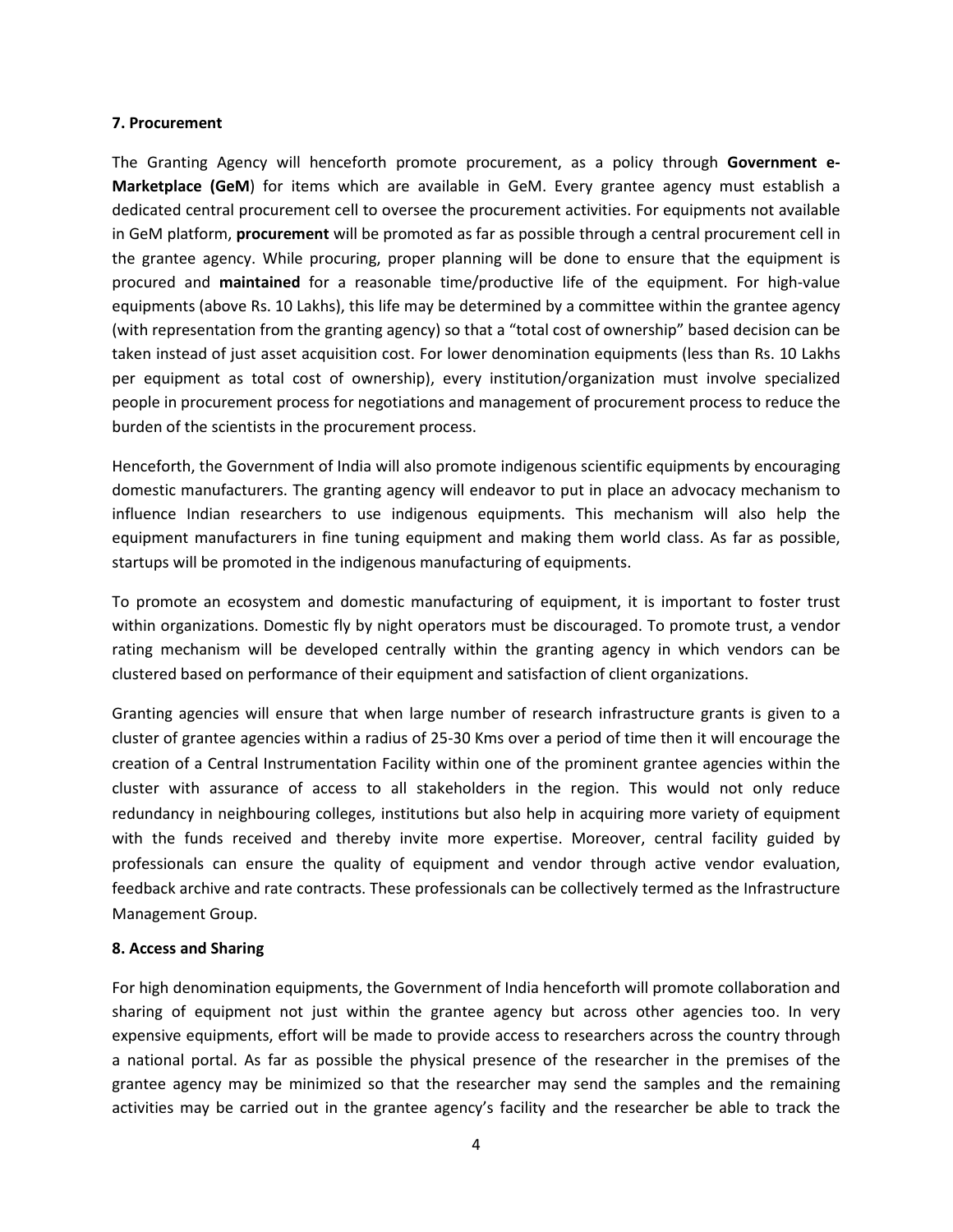progress of his sample testing through online tools like IP based cameras. Each grantee agency receiving such very high denomination equipments will have to sign a contractual obligation to ensure larger access to its equipment purchased through taxpayer money.

To promote ease of access, sharing and monitoring, the granting agencies will henceforth tabulate and put all equipments funded by it costing more than Rs.10 Lakhs on the World Wide Web to be accessed by all the researchers through a national portal. This portal will allow online booking of slots during idle time (after due preference to grantee agency). A reasonable fee to take care of maintenance and operator time may be levied on researchers. The industry researchers may also be given access but at an appropriate rate. The funding agencies will also endeavor to promote sharing of equipments by influencing other ministries and departments that support development of scientific research infrastructure as a culture change within scientific agencies.

Organizations like NAAC and others which promote excellence in academia may also take cue from this and give appropriate importance to this fact. A grantee agency rating system will be developed to rate Project Leaders and agencies on this aspect (sharing and collaboration of equipments) so that future decisions on project funding may be appropriately taken.

# **9. Capacity Building**

Henceforth, while granting funds for scientific research, the granting agency will seek a plan (and be satisfied of its suitability) from Project Leaders on capacity building of operators along with any scientific project proposal put up for funding and special financial allocation will be made to ensure operators are up to date and are able to conduct tasks of managing the equipment to the best of their ability. As far as possible the funding agency would also like to urge grantee agencies to put all expensive equipments upward of Rs. 50 Lakhs under a **central instrumentation facility<sup>2</sup> ;** the operation and maintenance of which will be vested with the grantee agency so that the ownership, both de facto and de jure, is vested with the grantee institution and not the Project Leader.

Henceforth the granting agency will also endeavor to strengthen instrumentation as a discipline in premier academic institutions and conduct events and programs to link the discipline to the practice and also with end users. The premier academic institutes where instrumentation is being pursued will also become nodal agencies for capacity building of operators with a mandate to build skills and develop skills not just for the existing demand but for the future too.

# **10. Disposal**

<u>.</u>

It is acknowledged that scientific equipment has a finite life, which is determined by the relevance, physical wear and tear, and shift in research priorities. Hence it may not be worthwhile to quantify a fixed age for any equipment. However, to promote contemporary science, the grantee agencies are

 $2$  If such a central instrumentation facility, which carries out routine, preventive and breakdown maintenance, does not exist already, then it is desirable that such an organization be created within the grantee agency so that more people can get benefit of using expensive research equipment.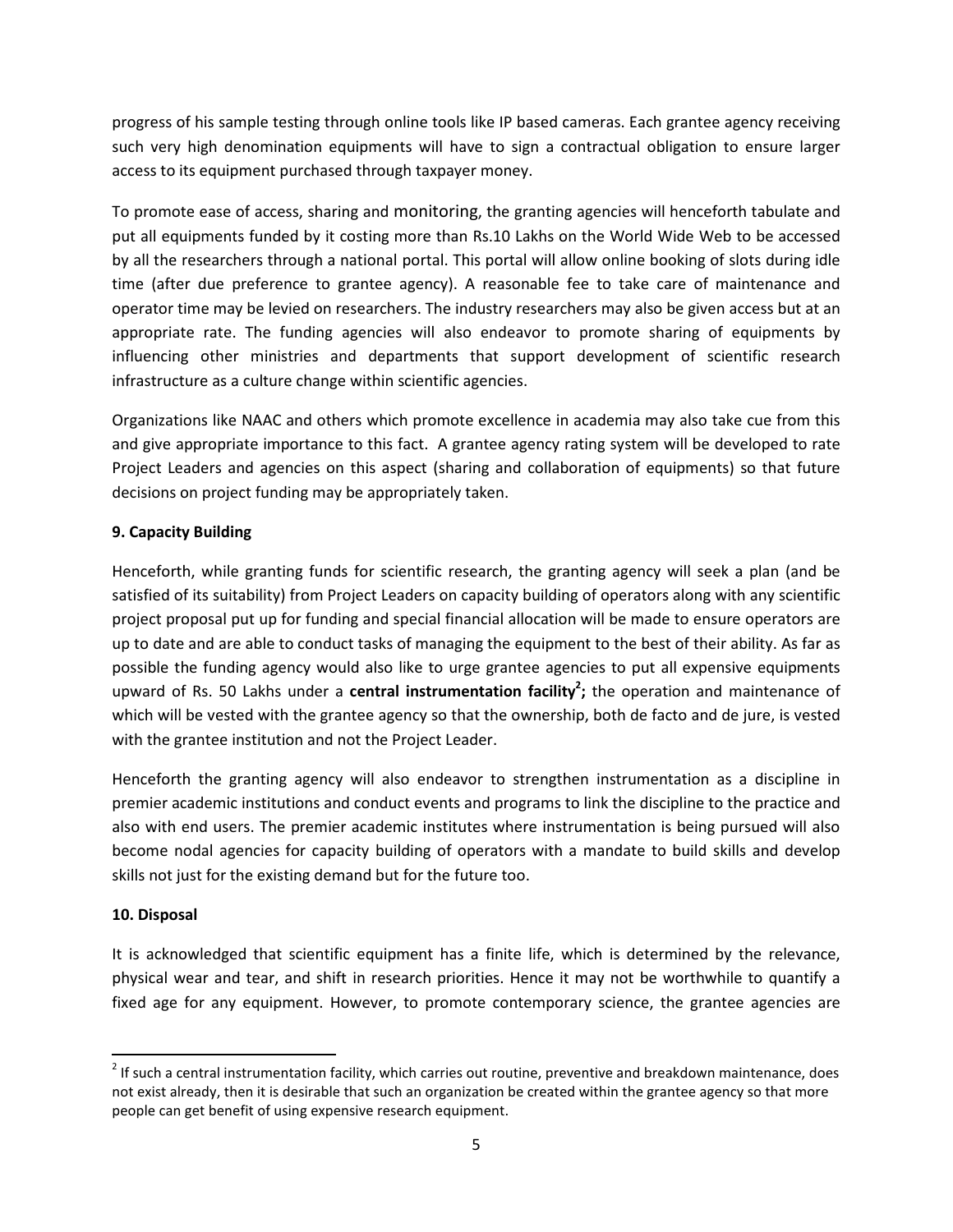encouraged to dispose off equipments beyond their useful life in either of the following ways (keeping the granting agency informed and with their concurrence):

a. Donate the equipment which is reaching a certain age nearing its useful life to colleges and other institutions as a way of Scientific Social Responsibility.

b. Condemning the equipment and scrapping it. All audit requirements for scrapping and donating remain unchanged.

- c. Buy-back by supplier
- d. Existing manner of scrapping through Material Scrap Trading Corp etc.
- e. Using as an exhibit for creating awareness

### **11. Networking**

To promote excellence in research and avoid duplication of equipment, the funding agency will also henceforth promote networking among grantee agencies to ensure that an ecosystem develops at a regional level and there is cross fertilization of ideas both on research as well as management of research infrastructure. This ecosystem will be based on the four pillars namely Research Infrastructure, Infrastructure Management Group, Maintenance and Training. The regional ecosystem will have a network of institutions and laboratories having common facilities of research infrastructure. Mutually beneficial consortium may be created with academic and research institutes that lie in close vicinity of each other or belonging to the same domain. A regional grid for commonly used consumables will aid in faster procurement of consumables for the laboratories and institutions in the region. A maintenance strategy should be created for the regional scientific research infrastructure which can adopt an inhouse maintenance team or an outsourced model depending on the need and nature of the use of the instruments. Appropriate usage charges must be levied for use of the equipment depending on the nature of the users and the sample. A pool of trained operators must be created by the host institution with a provision for capacity building exercises to ensure minimal downtime. A professional infrastructure management group to ensure greater visibility and wider access of the scientific research infrastructure must be developed. This regional ecosystem will achieve the anticipated outcome of fostering sharing with the support from the initiatives and policies of the Government.

#### **12. Legal Framework**

Scientific equipments will remain the property of the granting agency however for operational reasons de facto ownership will be with grantee agency which houses the facility. Access to scientific infrastructure under this policy will not be in violation of any Acts and Rules of the Government of India. Legal framework of this policy will be aligned with various Acts and Rules covering the scientific research infrastructure.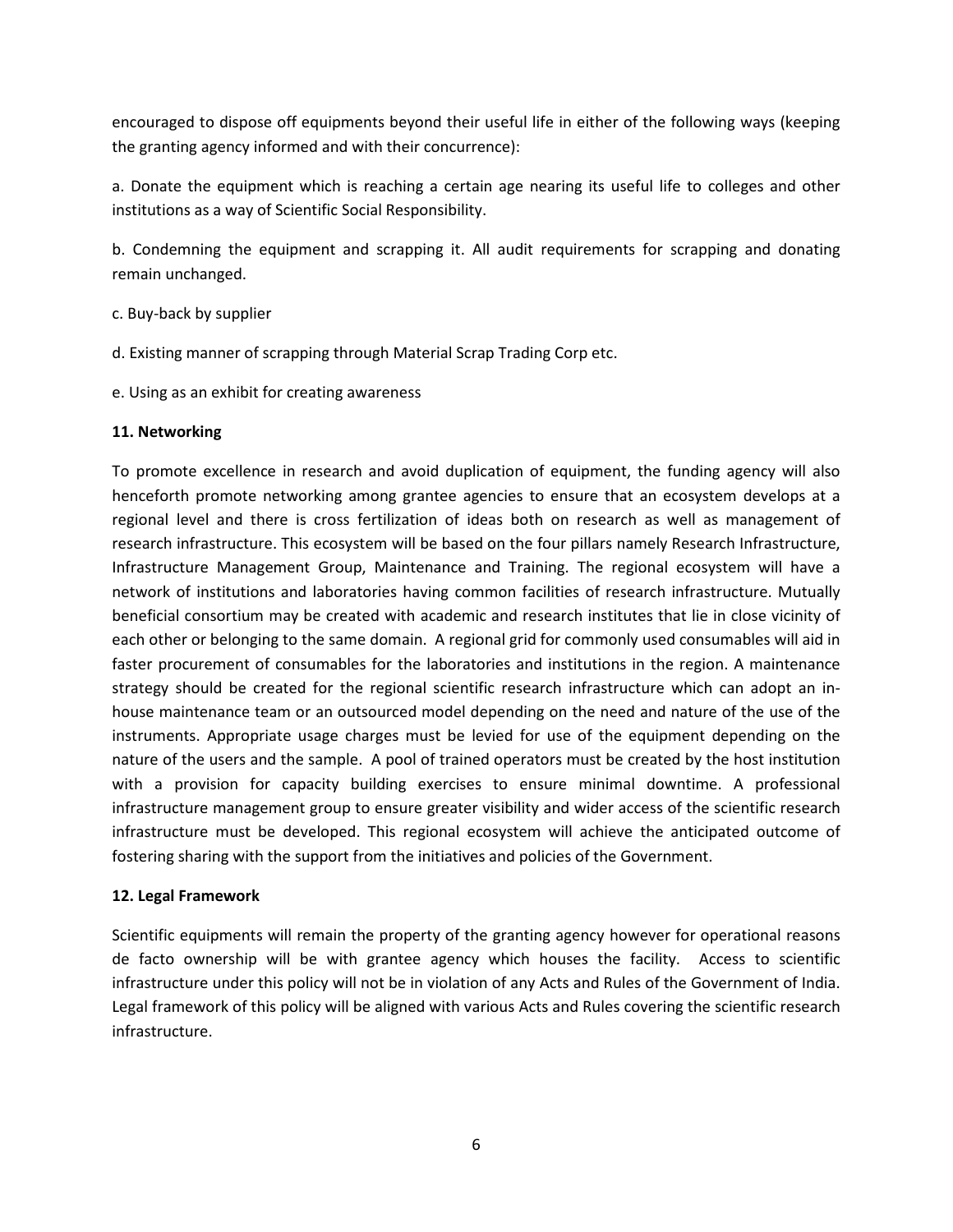#### **13. Pricing**

Usage charges of scientific research infrastructure, if any, would be decided by the Infrastructure owners and as per the Government policies. All Ministries/Departments/organizations will upload the pricing policy of the shared infrastructure and slots available for sharing under registered and restricted access within three months of notification of the policy. Broad set of parameters would be standardized and provided as guidelines for the use of scientific infrastructure owners.

### **14. Implementation**

The following guidelines are being provided for the implementation of the policy.

The granting agency will develop a portal with updated information on all equipments over and above Rs. 10 lakhs. Grantee institutes will be required to provide details of the equipments and the idle time on their institutional websites in a standard prescribed format. This data would feed into the national portal where a union of all asset registers would also provide details of the idle time. This time can be divided into time slots and be made available to other researchers for a small fee. This portal would also allow granting agencies to monitor the availability and sharing of research infrastructure.

### **Procurement and Maintenance**

<u>.</u>

- Every institution must set up professional procurement cell to take care of all procurement related activities of the institution. This agency would be equipped to handle procurement of all types of scientific equipment - high, medium and low end. Procurement of all equipment should be as per GFR 2017. Given the growing numbers of imported equipment, there should also be a push for the OEM to setup inventory of spares in India to reduce the cost of maintenance and spares procurement as well as reduce down time.
- As far as possible, procurement will be through e-procurement and Government e-Marketplace (GeM)<sup>3</sup> to bring in transparency, efficiency and ease of access especially for low value equipment. However, if it is not possible to procure items via e-procurement though GeM, then procurement must comply with Rule 155 of GFR 2017.
- Given all conditions remaining the same, domestic manufacturers will be given preference
- A National Vendor Rating mechanism in which the grantee institutions can rate the performance of the equipment vendors based on credentials, manufacturing capability, quality control systems, past performance, after-sales service, financial background (Refer to Rule 150, GFR 2017) would be useful in weeding out fly by night operators.
- A holistic view of procurement will be taken based on the total cost of ownership in which not just asset acquisition cost but its operating expenditure will be taken into consideration but not limited to peripheral units that supplement the main unit like chillers, UPS, stabilizers, and Air dryers , provision for warranty, extended warranty, AMC and buy back of equipment and any other

 $3$  When the implementation provisions of this policy is in direct conflict with Rule 149 of GFR 2017, provisions of GFR 2017 will prevail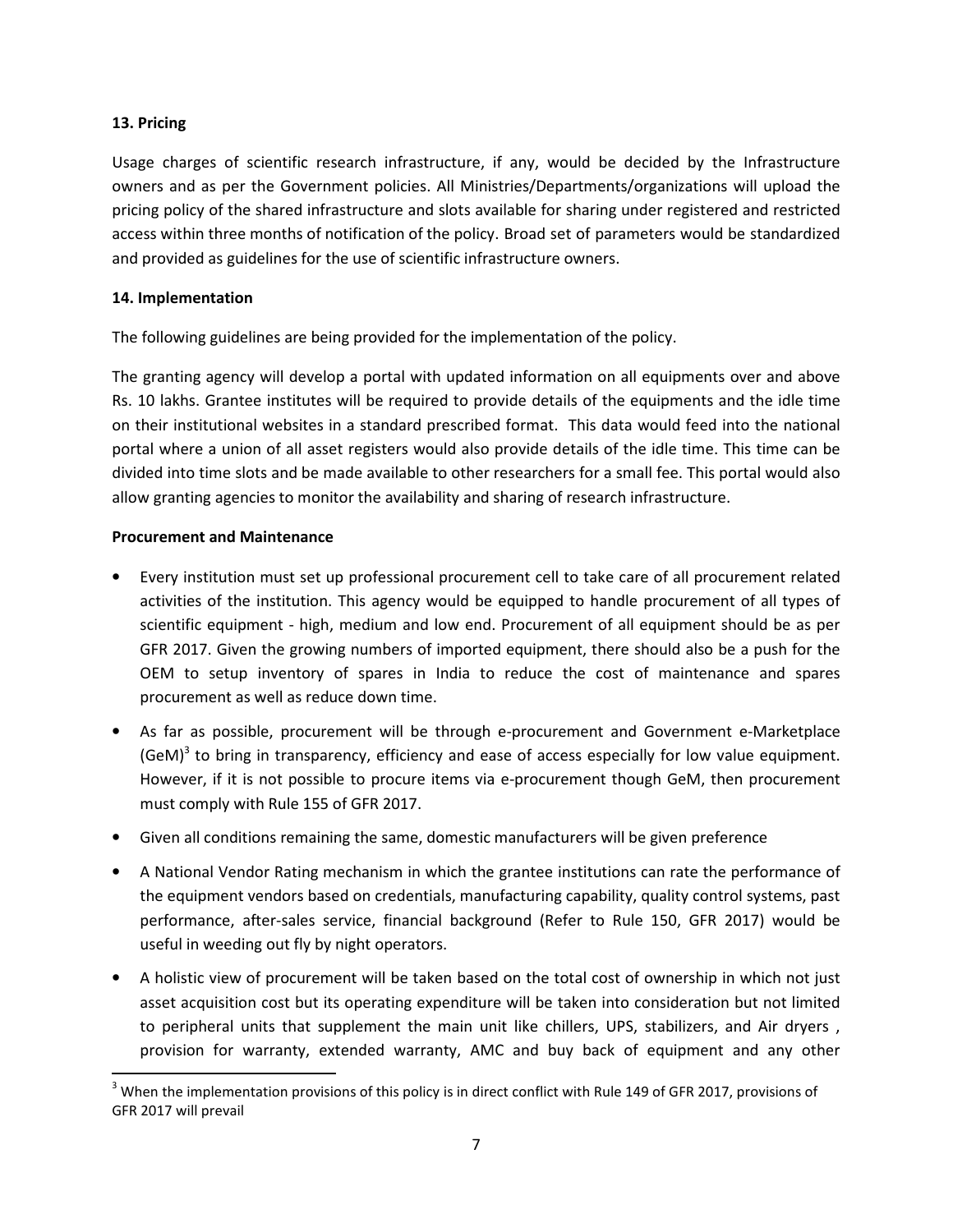component that makes the operation of the equipment smooth and hitch free for the entire life cycle of the equipment.

- For all new grants, an estimate of the utilization of the equipment would have to be provided and included in the Annual Report of the project so that the actual utilization and the estimated utilization can be recorded and measures taken to reduce variance
- All equipments should be listed in the institutional portal and national portal immediately after release of the first installment of the grant. The release of the second installment would be subject to the listing on the portal.

### **Sharing**

- Tabulate and put all equipments funded by it on the World Wide Web to be accessed by all the researchers through a national portal. The same to be maintained as per the international standards equipment classification and interoperability for exchange of information. Each grantee organization would be required to provide details of the idle time of the equipments. The idle time would be made available in slots. The portal will provide online booking of slots, the contact information, fees and all other relevant information like instruction for sample prepration etc.
- A reasonable fee to take care of amortized maintenance and amortized operator time may be levied on researchers.
- The industry researchers may also be given access at a higher appropriate rate.
- Promote culture of sharing of equipment by encouraging all ministries and departments that support creation of scientific infrastructure to implement this policy in right earnest.
- Academic and research rankings of institutions, accreditation and certification should give due weightage to participation of grantee agency in such a scientific sharing regime.
- For equipment costing more than Rs. 20 Lakhs, the minimum time to be made available for sharing should be not less than 30%(except under special circumstances vetted by granting agency or its appropriate bodies under such agency).
- The sharing of equipment by the granting agency shall be counted towards their contribution to scientific social responsibility (SSR).

# **Capacity Building**

- Whenever high-value equipment is granted a regional workshop must be conducted for capacity building.
- A standard procedure requiring user training by an application specialist as soon as systems are installed should be in place in all grantee agencies. Additionally, a user training programme may be provided to the interested users for the high value equipment by the instrumentation team on handling the equipment safely.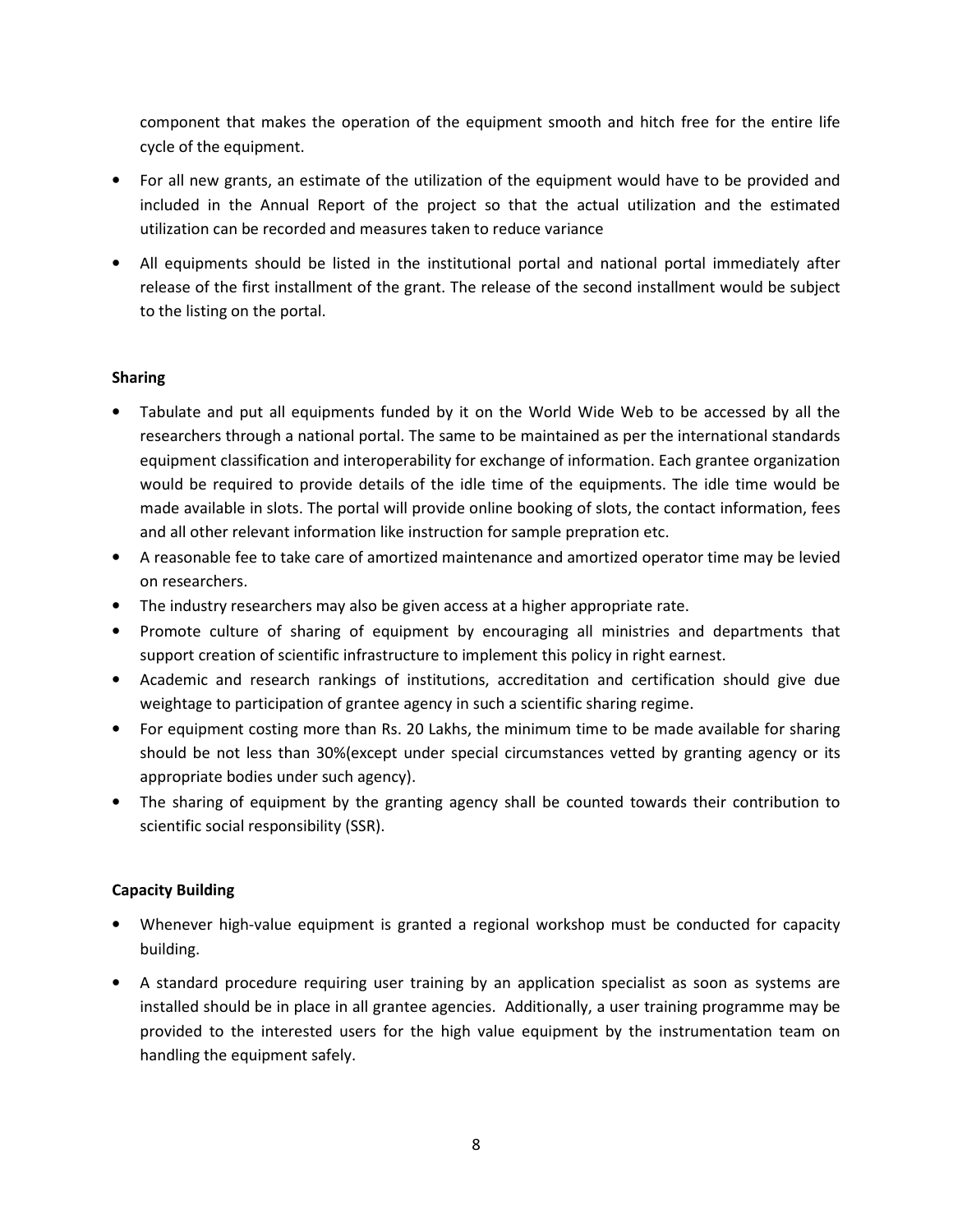- Revamp and popularize Instrumentation as a discipline across all premier academic institutions like IITs.
- Manufacturer and suppliers who have more than five installations of equipment worth more than 20 lakhs must conduct atleast one workshop every year to discuss with stakeholders the intricacy of the working of the equipment, trouble shooting features best practices in proper scientific interpretation of results, routine maintenance and friendly disposal etc.
- The cost of equipment should include a component for capacity building and a maintenance plan.

#### **Infrastructure**

- Create regional scientific research infrastructure facilities in remote places through PPP model.
- Create common infrastructure facilities to provide access to high-end equipment for research. A model like Sophisticated Analytical Instrument Facility can be adopted for common research infrastructure.

#### **Disposal**

• Gifting of research equipment to Government funded colleges should be free of cost. However, while gifting the equipment to private colleges, the recipient organization should categorically acknowledge it on their portal and other relevant place with the undertaking to maintain for the benefit of all concerned. All such disposals must happen with the consent of the granting agency.

#### **15. Conclusion**

The policy aims to provide a framework for universal access to scientific research infrastructure to a wide range of researchers in the cities, towns and the hinterlands. Scientific Research Infrastructure being a capital intensive activity, wide scale replication may not feasible for a developing country like India and hence the policy suggests measures to reduce the cost of ownership and increase the efficiency of public expenditure on research infrastructure. The policy also aims through its proper implementation to increase scientific output by wider access and reduce brain drain by providing access to wide section of researchers. The policy also seeks to address the need of grantee agencies to monitor the usage and ease of access of the funded equipment. The grantee agency will be responsible for the safe disposal of equipments and will ensure that environmentally hazardous pollution will be minimized in the process.